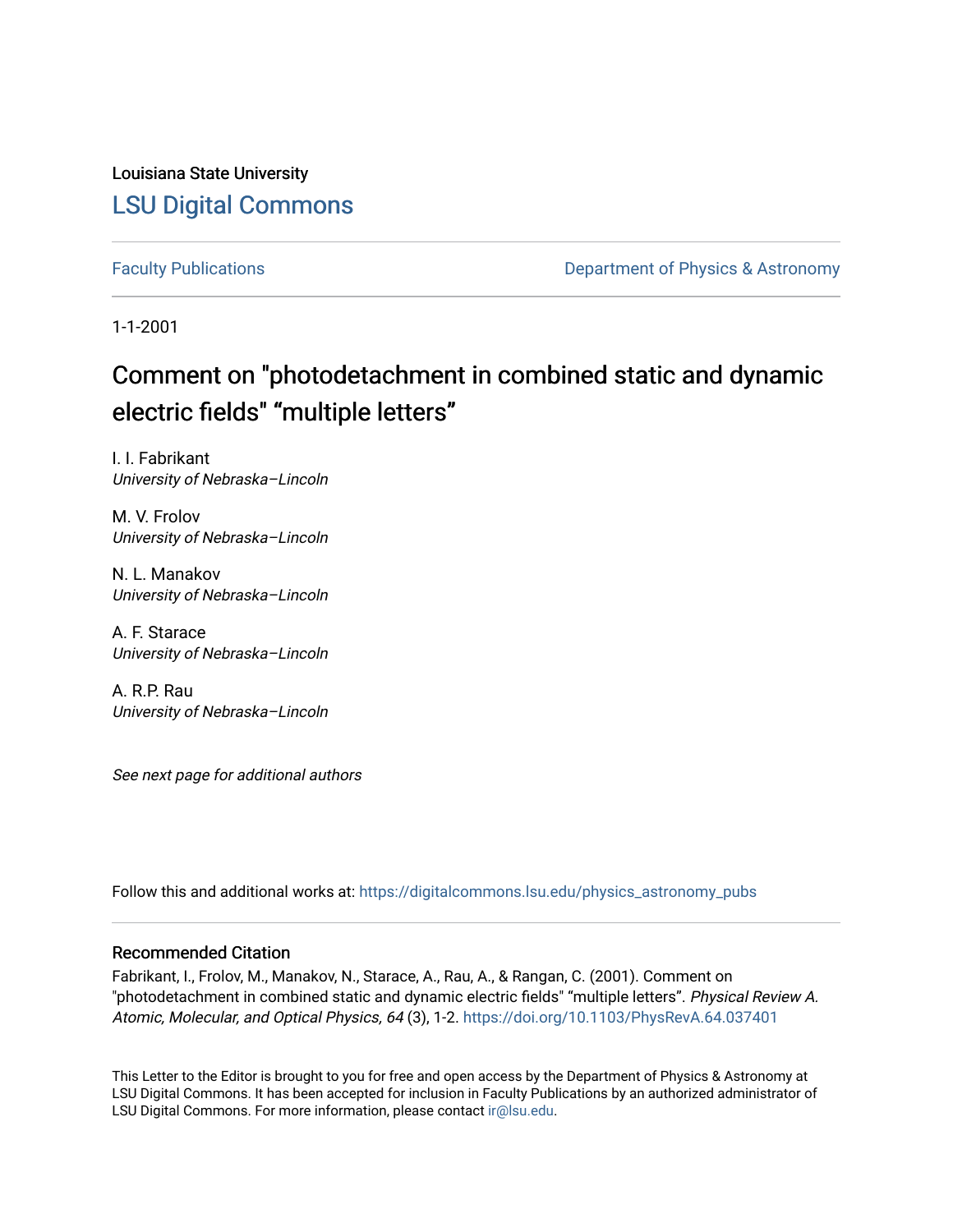### Authors

I. I. Fabrikant, M. V. Frolov, N. L. Manakov, A. F. Starace, A. R.P. Rau, and C. Rangan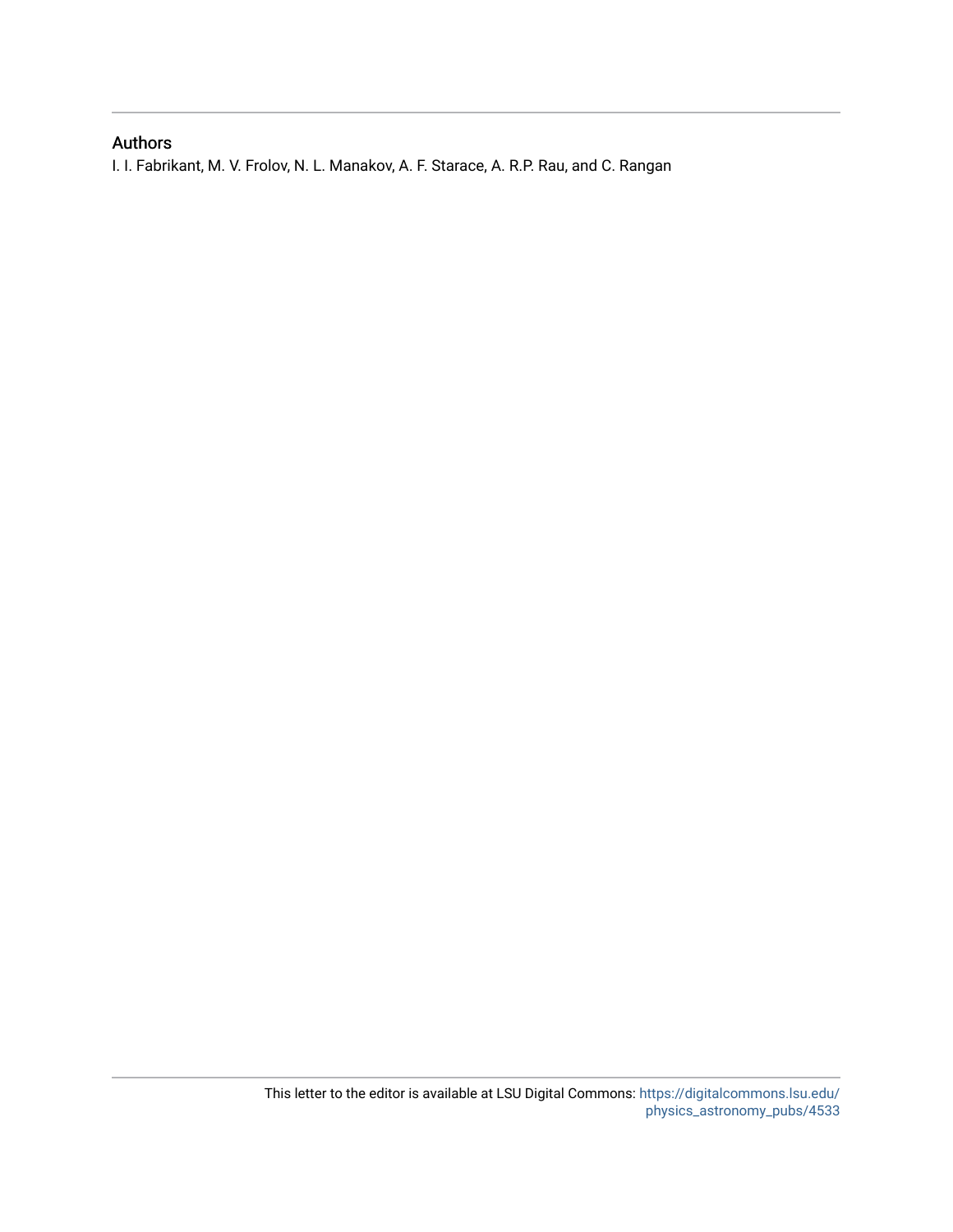## University of Nebraska - Lincoln [DigitalCommons@University of Nebraska - Lincoln](https://digitalcommons.unl.edu/)

[Anthony F. Starace Publications](https://digitalcommons.unl.edu/physicsstarace) Research Papers in Physics and Astronomy

9-1-2001

# Comment on "Photodetachment in combined static and dynamic electric fields"`

Ilya I. Fabrikant University of Nebraska-Lincoln, ifabrikant@unl.edu

M.V. Frolov Voronezh State University, Voronezh, Russia

N. L. Manakov Voronezh State University, manakov@phys.vsu.ru

Anthony F. Starace University of Nebraska-Lincoln, astarace1@unl.edu

Follow this and additional works at: [https://digitalcommons.unl.edu/physicsstarace](https://digitalcommons.unl.edu/physicsstarace?utm_source=digitalcommons.unl.edu%2Fphysicsstarace%2F78&utm_medium=PDF&utm_campaign=PDFCoverPages)

Part of the [Physics Commons](http://network.bepress.com/hgg/discipline/193?utm_source=digitalcommons.unl.edu%2Fphysicsstarace%2F78&utm_medium=PDF&utm_campaign=PDFCoverPages)

Fabrikant, Ilya I.; Frolov, M.V.; Manakov, N. L.; and Starace, Anthony F., "Comment on "Photodetachment in combined static and dynamic electric fields"" (2001). Anthony F. Starace Publications. 78. [https://digitalcommons.unl.edu/physicsstarace/78](https://digitalcommons.unl.edu/physicsstarace/78?utm_source=digitalcommons.unl.edu%2Fphysicsstarace%2F78&utm_medium=PDF&utm_campaign=PDFCoverPages) 

This Article is brought to you for free and open access by the Research Papers in Physics and Astronomy at DigitalCommons@University of Nebraska - Lincoln. It has been accepted for inclusion in Anthony F. Starace Publications by an authorized administrator of DigitalCommons@University of Nebraska - Lincoln.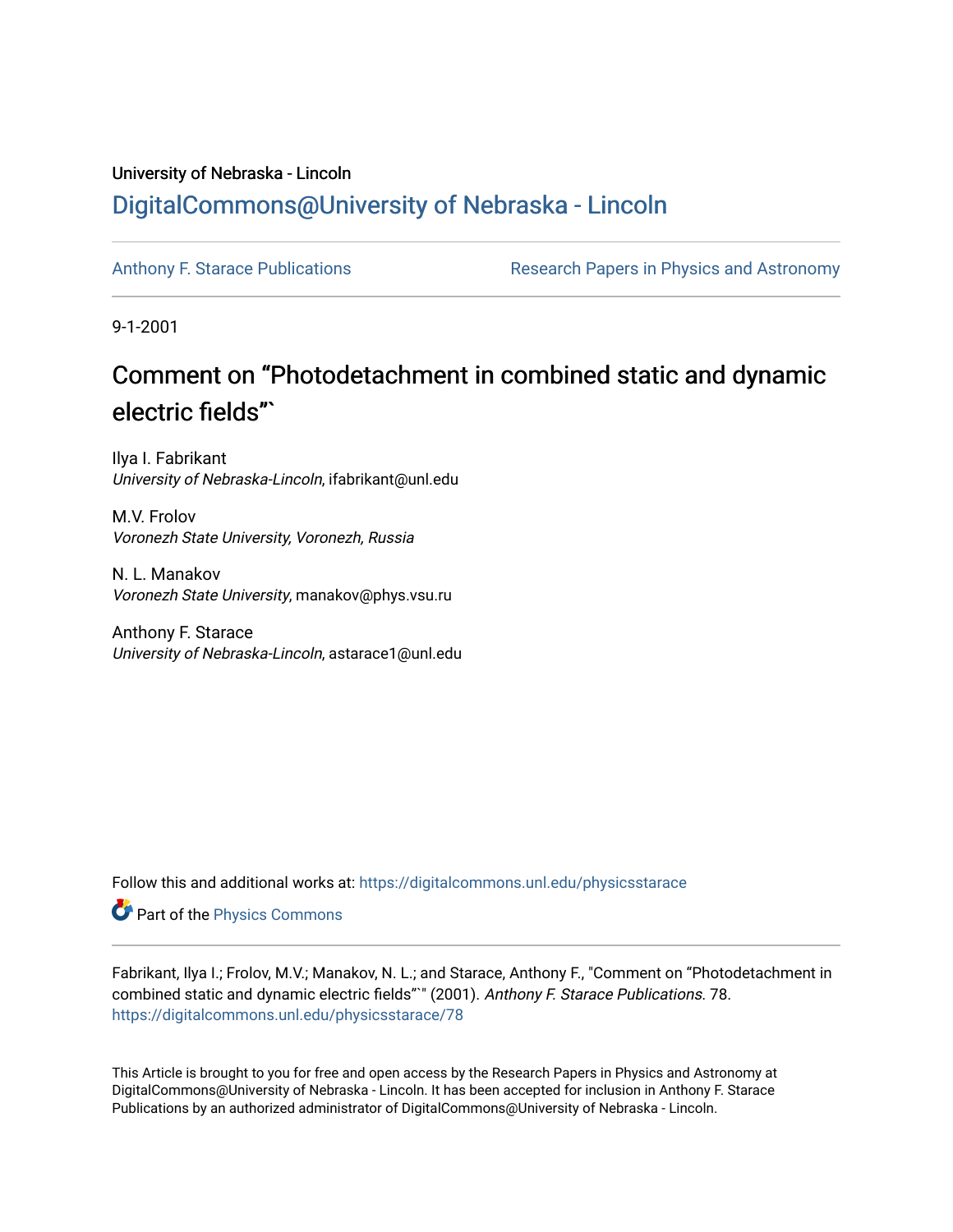#### **Comment on ''Photodetachment in combined static and dynamic electric fields''**

I. I. Fabrikant,<sup>1</sup> M. V. Frolov,<sup>2</sup> N. L. Manakov,<sup>2</sup> and A. F. Starace<sup>1</sup>

1 *Department of Physics and Astronomy, The University of Nebraska, Lincoln, Nebraska 68588-0111*

2 *Department of Physics, Voronezh State University, Voronezh, 394693, Russia*

(Received 13 November 2000; published 8 August 2001)

The theoretical analysis of C. Rangan and A. R. P. Rau  $[Phys. Rev. A 61, 033405 (2000)]$  on the process of photodetachment of  $H^-$  in a strong static electric field, which calls into question the predictions of B. Gao and A. F. Starace [Phys. Rev. A 42, 5580 (1990)] and also of M. Q. Bao *et al.* [Phys. Rev. A 58, 411 (1998)], is shown in this Comment to be incorrect. First, we point out that a number of assumptions of Rangan and Rau's analysis rest on tenuous theoretical grounds. Second, we adduce two completely independent and different analyses of the problem which precisely confirm the results of Gao and Starace. These independent analyses also provide the interpretation that Gao and Starace's predicted strong-field effects are due to the exact account of the influence of the static electric field, not only on the final state of the detached electron, but also on the initial bound-electron state.

DOI: 10.1103/PhysRevA.64.037401 PACS number(s): 32.60.+i, 32.80.Gc

A recent article by Rangan and Rau  $(RR)$  [1] presents a critique of the results of Gao and Starace  $(GS)$  [2] and of Bao, Fabrikant, and Starace (BFS) [3] on the photodetachment of  $H^-$  in a strong static field. GS and BFS predict that in a strong static field, the photodetachment cross section of  $H^-$  is significantly lower in the vicinity of the zero-field threshold energy than is predicted by calculations that ignore strong-field effects (e.g., see Refs.  $[4,5]$ ). (In the limit of weak fields, of course, the results of GS and BFS reduce identically to those of Refs.  $[4,5]$ .) In this Comment we point out that RR's analysis of the problem of single-photon detachment of  $H^-$  in a strong static field rests on tenuous theoretical grounds. As one example, they insist that the phase of the laser field should be such that the laser field reduces to a static field in the zero-frequency limit, and that all terms in the wave function for the detached electron should be finite in the zero-frequency limit. By implication, they thus call into question the validity of the well-known Volkov solution for an electron in a laser field  $\lceil 6 \rceil$ , including the existence of the well-known ponderomotive potential whose effects have been confirmed experimentally in above-threshold-ionization  $(ATI)$  experiments (see, e.g., Refs.  $[7,8]$ ). As another example, they compute their final-state wave function using an evolution operator approach  $[9]$ , employing an evolution operator  $U(t_1, t_0)$  that implies a sudden turn on of the laser and static fields at  $t=t_0$ , rather than the adiabatic turn on assumed by GS and BFS. Although we discuss in this Comment these and other problems we see with the theoretical treatment of RR, we also present a different, independent treatment of the problem according to the approach of Slonim and Dalidchik  $[10]$ . We show that this independent approach confirms precisely the results of GS and BFS. Finally, we discuss another completely independent approach to the problem that employs a quasistationary, quasienergy state approach  $[11]$ , which has already confirmed independently the results of GS and BFS and that has also provided a physical interpretation of the terms in GS and BFS that RR find objectionable  $[12]$ .

GS start with a well established approach  $[13]$  based on the quasienergy representation of the final-state wave function  $(i.e., a Volkov-type solution [6])$ . Integration in time of the *S*-matrix element with this function allows one to extract all  $\delta$  functions corresponding to one-photon, two-photon, etc., detachment amplitudes. In contrast, RR start with a function satisfying a certain initial condition at  $t=0$ . Their wave function is no longer a quasienergy eigenstate (as it includes terms having nonharmonic time dependence). Hence the standard *S*-matrix approach operating with in- and out-states having only harmonic time dependence defined at  $t \rightarrow \pm \infty$  becomes inapplicable. Nevertheless, they employ an *S*-matrix approach with their wave function. Consequently, it can be seen from Eq.  $(9)$  of their paper that the result of the time integration contains not only a ''normal'' term involving  $\delta(\epsilon_f - \epsilon_i - \omega)$ , but also several others, including  $\delta$  functions of other arguments and derivatives of  $\delta$  functions that have no physical meaning. In contrast to what RR claim, the second term in Eq.  $(9)$  gives a nonzero contribution, but it contains nonphysical terms. RR simply ignore these terms. Finally, in calculating the *S*-matrix amplitude, RR integrate over time from  $-T$  to  $+T$  and evaluate the limit  $T \rightarrow \infty$ *numerically* rather than analytically.

To justify their choice of the wave function, RR say that their solution remains well-behaved in the limit of zero frequency whereas that of GS ''blows up.'' In fact Volkov-type wave functions  $[6]$  simply exhibit rapid oscillations, which should be treated properly. However, it is unclear why the wave function, which is used in the calculation of a finitefrequency process  $(n$ -photon detachment), must have the correct limit at  $\omega=0$ . For instance, in the well-known Keldysh-Faisal-Reiss treatment of atomic ionization in a laser field (see, e.g.,  $[14]$ ), the final-state Volkov function also fails to have a static-field-limit as  $\omega \rightarrow 0$ . Moreover, the theoretical formulation in the limit of small frequencies must be changed, since in this limit the boundary conditions (in coordinate space) are different. Alternatively, using the *S*-matrix approach for this case, the sum over the whole range of *n* should be calculated. More generally, the physics of finite and zero-frequency fields are very different: one involves quantum objects, photons; the other involves a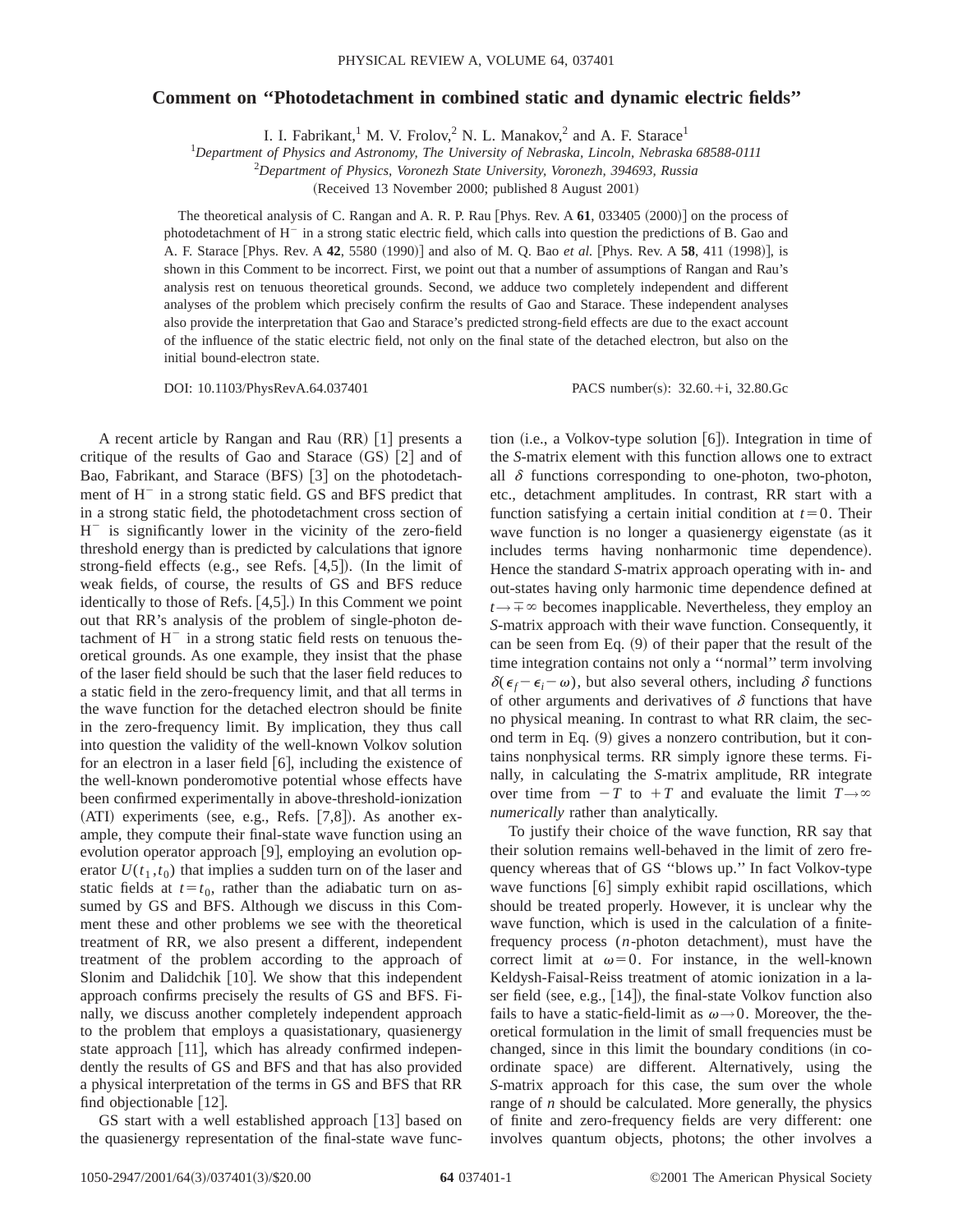static potential. The expectation that one can pass from one situation to the other simply by taking the zero limit of the parameter  $\omega$  is incorrect.

RR claim that their difference with GS might be due to a possible gauge dependence. There are several issues involved. First, GS have explicitly demonstrated that their results are gauge-consistent, i.e., their results are the same in length and velocity gauges. Moreover, they have derived their expression for the S matrix based on this equivalence. RR use exactly the same expression, Eq.  $(8)$  of the GS paper, but they never prove that it can be used with their wave function. Second, one can easily verify that if a phase,  $\varphi$ , is added to the vector potential factor,  $sin(\omega t + \varphi)$ , then the GS cross section result is unaffected by  $\varphi$ . Specifically, the S-matrix amplitude has a change of the overall phase, which disappears in calculating the cross section. (Physically this means that the response of a system subjected to an infinitely long electromagnetic wave is independent of the phase of the wave at an arbitrarily chosen time,  $t=0$ .) Hence the  $t=0$ value of the GS vector potential is not important. Third, RR claim that the additional terms in the cross section obtained by GS may be obtained also by RR if they employ a different vector potential, i.e., the same vector potential as used by GS. This is very strange since it is well-known that a change of gauge of the vector potential also entails a change of phase of the wave function, but that physical observables are unaffected (see, e.g.,  $[15]$ ). A possible reason for their obtaining a physical change from making a change of gauge is that their addition of nonharmonic terms in their vector potential (as compared to that of  $GS$ ) means that use of S-matrix formulas is not appropriate, as has already been noted.

Rather than continuing to discuss the many questionable points of the RR treatment of photodetachment in a strong static field, we switch our discussion now to two alternative, independent treatments of the problem that confirm the results of GS and BFS. First, we have calculated the onephoton detachment cross section with *exact* inclusion of static field effects in *both* the initial and the final state according to the method of Slonim and Dalidchik  $[10]$ . We used in this calculation the technique developed in Ref.  $[10]$ for the integration over the radial variables in the photodetachment amplitude in terms of the Airy function Ai. In this calculation, we neglect Ref.  $[10]'$ 's treatment of the final-state interaction of the detached electron with the atomic residue (the so-called rescattering effect  $[16]$ ) in order that our result here is comparable to those of GS and RR, as well as other previous studies  $[4,5]$  that neglect rescattering effects. We consider the initial state to have the binding energy  $\epsilon_i$  $= -\kappa^2/2$  (in a.u.) in the presence of a static field **F** and treat perturbatively the laser field with frequency  $\omega$  and a linear polarization parallel to the static field. We find that the photodetachment cross section can be written as  $[compare with]$ Eqs.  $(13)$ – $(15)$  of Ref. [10], which give the results including rescattering:

$$
\sigma = \sigma^{(0)} + \Delta \sigma,\tag{1}
$$

$$
\sigma^{(0)} = \frac{8\pi^2 F\kappa}{3c\omega^3} \left[ \xi^2 Ai^2(\xi) - \xi Ai^{\prime 2}(\xi) - 2 Ai(\xi) Ai'(\xi) \right],\tag{2}
$$

$$
\Delta \sigma = -\frac{2\pi^2 (2F)^{5/3} \kappa}{c \omega^4} \left[ \text{Ai}^2(\xi) - \frac{F^{2/3}}{2^{1/3} \omega} [\text{Ai}'^2(\xi) - \xi \text{Ai}^2(\xi)] \right],
$$
\n(3)

where *c* is the speed of light,  $\xi=-k^2/(2F)^{2/3}$ , and  $k^2/2$  $= \epsilon_f = \epsilon_i + \omega$  is the detached electron energy.

The term  $\sigma^{(0)}$  can be rewritten as

$$
\sigma^{(0)} = \frac{6\,\pi F}{k^3} \,\sigma_0 \int_{-\infty}^{\xi} dx \, \text{Ai}'^2(-x),\tag{4}
$$

where  $\sigma_0$  is the photodetachment cross section for  $F=0$ . Calculation of the integral in Eq.  $(4)$  can be done using a known technique  $[10]$  and leads to Eq.  $(2)$ . Equation  $(4)$ completely coincides with the photodetachment cross section obtained earlier by Rau and Wong  $[4]$  and Du and Delos  $[5]$ . The formulations leading to Eq.  $(4)$  in both works used the unperturbed initial state and also additional approximations: Rau and Wong calculated the photodetachment amplitude using the frame transformation theory, and Du and Delos used the stationary phase approximation. Therefore, the result  $(2)$ can be identified as the weak-static-field approximation, whereas the additional term  $(3)$  gives the strong-static-field effect. This effect is caused both by the static-field-induced distortion of the initial bound state and by the exact account of a static field in the final state (i.e., beyond the weak-staticfield approximation). Note that Eq. (3),  $\Delta \sigma$ , completely coincides with the strong-field correction of GS  $[2]$  in their Eq.  $(64)$ , after the integral in that equation is evaluated analytically.

A second, independent confirmation of the results of GS, as well as those of BFS, is presented in a recent review article  $[12]$ , which develops a general approach to the description of negative ion decay in the presence of strong external fields, allowing for the calculation of higher-order processes. The approach is based on the quasistationary, quasienergy method for a short-range potential  $[17]$  for the case of both strong static and laser fields. When applied to one-photon detachment in strong static and weak laser fields, and neglecting the rescattering effect, it leads to exactly the same result as that presented by Eqs.  $(1)$ – $(3)$  $(cf. Sec. 9$  and especially Sec. 9.2.3 of Ref.  $[12]$ . Note that Eqs.  $(1)$ – $(3)$  do not give the exact result for the one-photon detachment cross section since the rescattering effect is not included. This effect was treated in Refs. [16,3]. Our recently developed approach confirms these results, too (cf. Sec. 9 and especially Sec. 9.2.2 of Ref.  $[12]$ .

We conclude that there exist two independent confirmations of the GS result for strong-field effects in photodetachment in the presence of a static field, presented in Refs.  $[2,3]$ and discussed here. Neither of these independent calculations